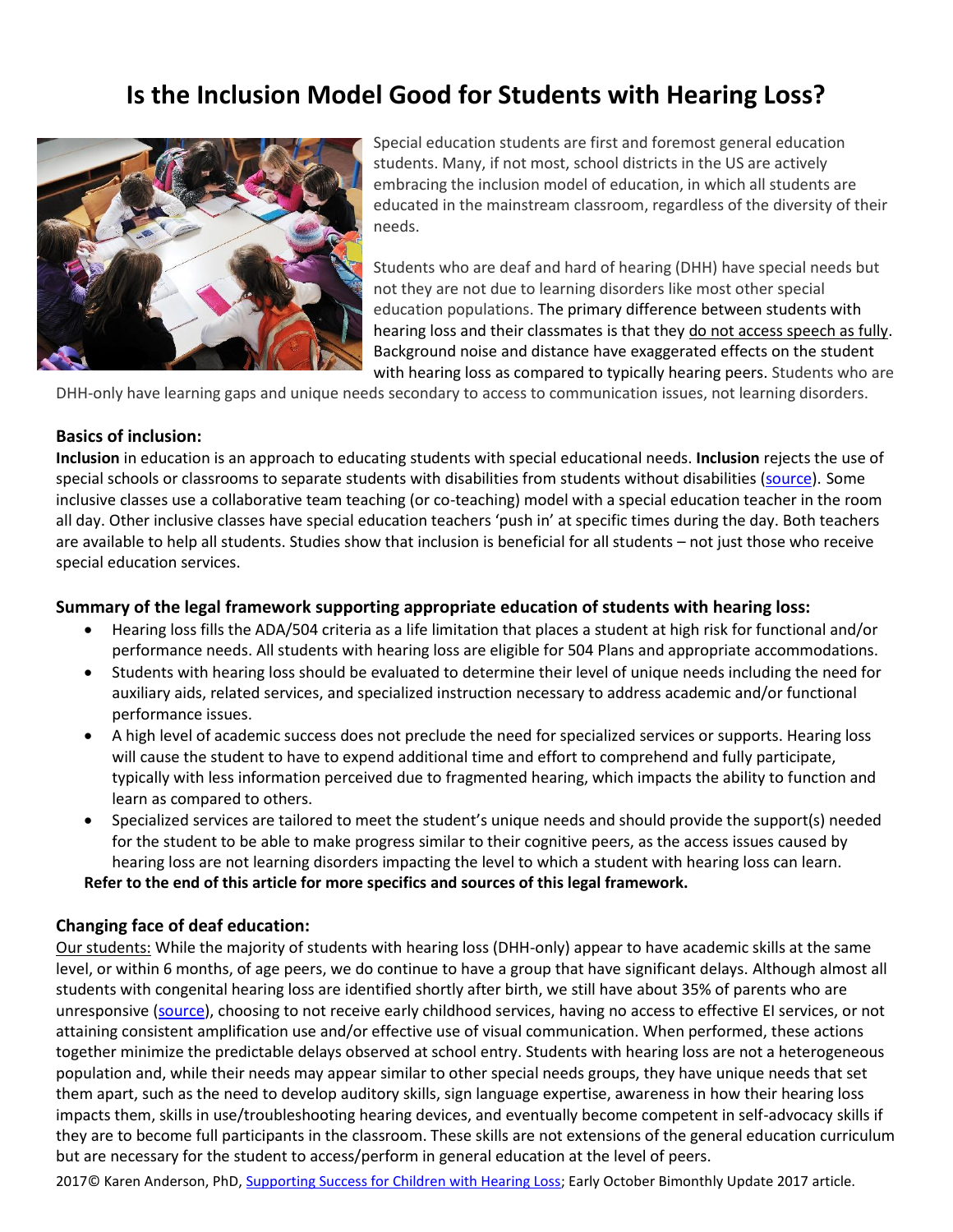# **Changing district policies**:

In the US, we are in a very challenging period for deaf education as many schools have moved toward the inclusion model, which (strongly) discourages any pull-out services by special educators. For students with hearing loss, this move to inclusion is being applied to all students, whether skills are commensurate with classmates or multiple years of delay are present. The inclusion model then means that these itinerant teachers 'push-in' to regular classes to try to address IEP goals rather than pulling students out for specific teaching, or only provide consultative services to school staff.

### **Detriments/specific issues for children with hearing loss in inclusive settings:**

- **Intrinsic challenges of performing with a hearing loss in a classroom:** A 2014 extensive literature review [\(source\)](https://academic.oup.com/jdsde/article-lookup/doi/10.1093/deafed/enu017) examined how children who are deaf or hard of hearing interact with hearing peers in inclusive settings. Children who are DHH have many barriers to communicating, initiating and/or entering into social groups, and maintaining interactions with hearing peers, even though today they are more likely to be identified in early life and fitted with advanced sensory aids from a very young age. Fewer communication interactions occur between children who are DHH and their hearing peers, even when a child has a cochlear implant. Children who are DHH can often understand their peers when in a quiet environment but have difficulty expressing complicated linguistic content. The success rate of children with DHH when initiating communication and maintaining social interactions are much lower as compared to hearing peers, complicated by vocabulary, social interaction, and acoustic challenges. They have been found to be more often rejected or ignored by their hearing peers, who are also impatient when asked to repeat themselves. In summary, children who are DHH face great difficulties in communicating, initiating/entering, and maintaining interactions with hearing peers in inclusive settings.
- **Lack of meeting DHH unique needs**: The inclusion model prevents all the necessary skills from being taught as these skills are designed to improve functional performance and are not an extension of academic skills. Said another way, skills necessary for the student with hearing loss to be able to appropriately access and benefit from the general education environment can only be taught outside of the mainstream classroom. Specifically, it is not possible to teach many auditory development skills because of the noise present in the typical classroom. Developing an awareness of the impact of hearing loss on listening, learning and socialization and hearing device management are specific to our students and teaching does not fit into a small group instructional model as the students are typically the only ones with hearing loss in their schools. These are just two examples of unique needs that are highly unlikely to be met in an inclusive special education model. As an analogy, how could a low vision student be taught orientation and mobility skills within an inclusion classroom? It should not be surprising that the environmental and direct teaching requirements to meet the unique needs of students with limited or no hearing would also be incompatible within the inclusion classroom. In addition, it can be presumed that the typical fragmented auditory perception plus gaps in vocabulary cause students with hearing loss results in a more limited comprehension of surface learning information when the class moves to activities to promote deeper understanding, such as problem-based or small group learning. If a student lacks sufficient surface knowledge, moving to these activities prematurely is ineffective to, and may delay, the overall learning process<sup>1</sup>.
- **Itinerant DHH model applied to the inclusion model to meet student needs:** The move to provide specialized instruction at a student's neighborhood school has necessitated the growth of the itinerant DHH teacher service model, in which itinerant teachers of the deaf/hard of hearing go to an average of 10 schools per week, and serve an average of 15-25 students<sup>2</sup>. The number of DHH teachers available in many districts is often insufficient to allow them to provide the intensity of pull-out services required for students with hearing loss to (a) make up language delays missed by lack of access, (b) maintain progress at the expected rate due to decreased access to classroom communication on a daily basis, and (c) teach specifically to develop auditory or sign language skills, build self-advocacy skills, and address other skills unique to the student with hearing loss. The inclusion model presumes that supports will be provided within the classroom. In the inclusion model, the itinerant DHH teacher will be unable to spend all day or very unlikely to spend a portion of every school day in one student's classroom.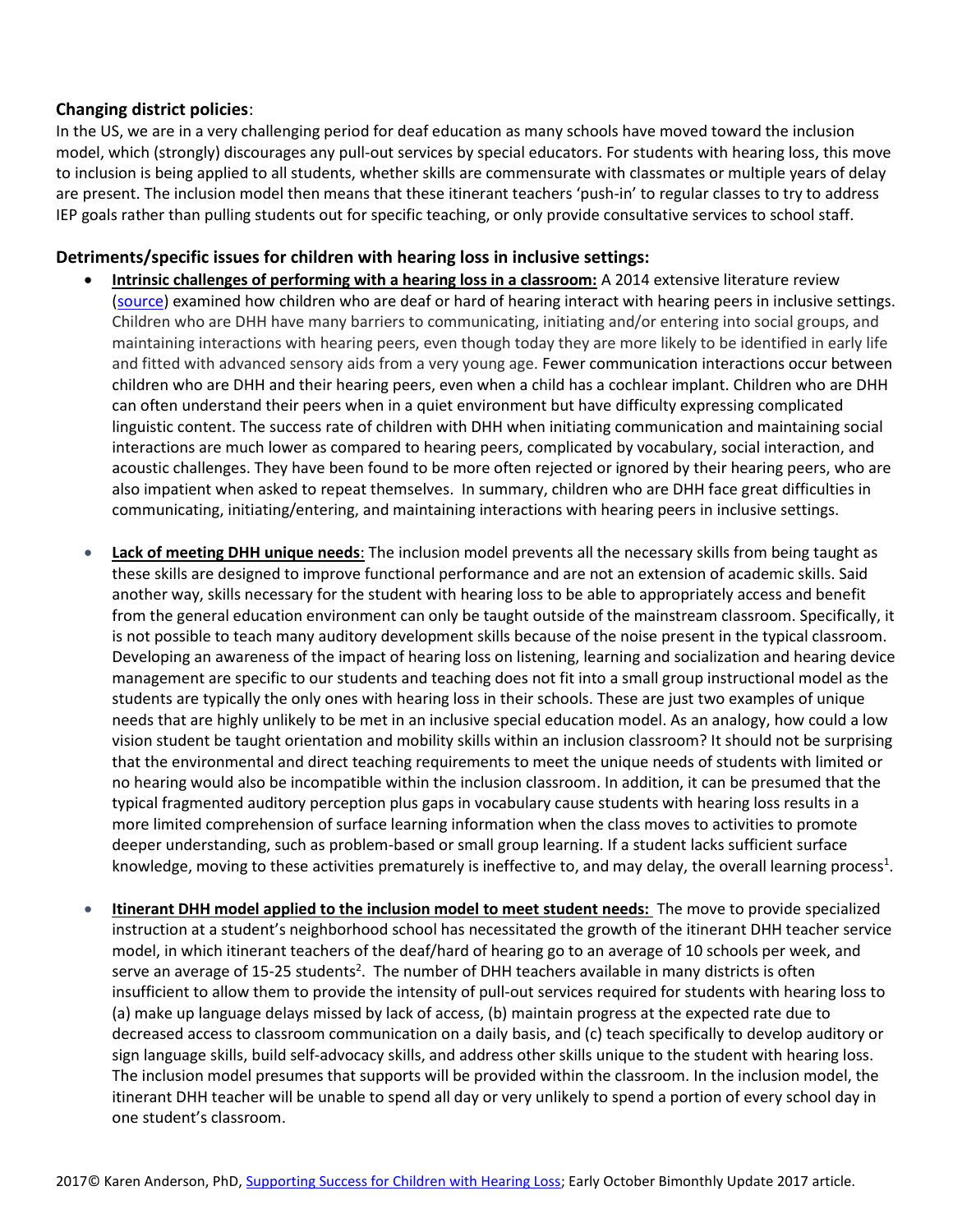- **Lack of sufficient intensity to meet unique needs**: While language delays, auditory or sign language development, building self-advocacy skills, and other skills unique to the student with hearing loss could be efficiently taught in a pull-out model of sufficient intensity, having to provide this teaching as push-in services severely decreases the time available to specifically teach the needed skills. If a student with hearing loss is 6 months behind age peers, an itinerant DHH teacher cannot maintain a year's growth and make up the existing delay with only twice a week 30 minute 1:1 teaching sessions. If this same itinerant DHH teacher is now expected to both close the student's 6-month delay and support keeping pace with classroom learning, it is not possible to do so in a push-in model that allows only small group or team-teaching, which rarely can be directly focused on meeting the needs of the single student with hearing loss. Some students are 1-2+ years delayed due to late identification or lack of communication access (auditory or sign) prior to school entry who are also being placed in inclusive classrooms with the unrealistic assumption that their unique needs will be able to be met through this model. The benefits of inclusion do not replace nor supercede the need for appropriate intensity to appropriately meet the unique needs of the student with hearing loss.
- **Lack of peers with hearing loss**: Many of our students are the only one in their school with hearing devices, have no role models, and rarely or never see another DHH student. Across all educational models (center-based, specialize resource, local groupings, one-and-only), approximately 25% of students reject their hearing devices<sup>3</sup>. Those who are 'one-and-onlies' are 5 times more likely to reject hearing devices as compared to students who spend time daily or weekly with a cohort of DHH peers. In many school districts it is a rarity for more than 10% of secondary students who are 'one-and-onlies' to consistently use FM/DM systems or even their personal hearing aids. Not using amplification severely decreases access to instruction and results in either the student working immensely harder to keep up, the student performing much more poorly, or both. This high rejection rate can be interpreted as a strong sign that the unique social-emotional needs of these students are not being met. These students require connections with other students who sign or use amplification devices to be able to develop a healthy identity as a person with a hearing loss and as a strategy for exchanging self-advocacy strategies. Teaching to achieve understanding of the impacts of hearing loss, self-advocacy skills to support full participation, and addressing significant social-emotional needs are not unimportant nor perfunctory if the expectation is meet the unique needs of students who are deaf/hard of hearing and prepare them for further education or employment. Due to the move away from center-based programs, addressing the social-emotional needs of students has often been a significant challenge for the itinerant DHH teacher providing 1:1 services. The ability to do so within the inclusion model is remotely possible, or more likely, impossible to achieve.

# **Benefits of the inclusion model for students with hearing loss**

The 5 benefits specified in italics below were taken from this [source.](https://www.understood.org/en/learning-attention-issues/treatments-approaches/educational-strategies/5-benefits-of-inclusion-classrooms) Comments have been added to each to relate these benefits to the unique needs of students with hearing loss.

#### *Benefit #1: Differentiated Instruction*

*All students learn differently. This is a principal of inclusive education. One key teaching strategy is to break students into small groups. By using small groups, teaching can be tailored to the way each student learns best. This is known as [differentiated instruction.](https://www.understood.org/en/learning-attention-issues/treatments-approaches/educational-strategies/differentiated-instruction-what-you-need-to-know) Teachers meet everyone's needs by presenting lessons in different ways and using [Universal](https://www.understood.org/en/learning-attention-issues/treatments-approaches/educational-strategies/the-difference-between-universal-design-for-learning-udl-and-traditional-education)  [Design for Learning](https://www.understood.org/en/learning-attention-issues/treatments-approaches/educational-strategies/the-difference-between-universal-design-for-learning-udl-and-traditional-education) (UDL). For example, they may use [multisensory instruction.](https://www.understood.org/en/school-learning/partnering-with-childs-school/instructional-strategies/multisensory-instruction-what-you-need-to-know) In math, that may mean using visual aids and manipulatives like cubes or colored chips to help kids learn new concepts. (See more examples of [multisensory math](https://www.understood.org/en/school-learning/partnering-with-childs-school/instructional-strategies/8-multisensory-techniques-for-teaching-math)  [techniques.](https://www.understood.org/en/school-learning/partnering-with-childs-school/instructional-strategies/8-multisensory-techniques-for-teaching-math))*

Differentiated instruction and UDL are very positive aspects of inclusive education. Many students with hearing loss benefit with attention to learning syntax, morphology, vocabulary, reading comprehension, etcetera, which would be amenable to differentiated instruction and small group learning. Since students with hearing loss are so low incidence, they would likely be grouped with students who are learning disabled or who have language disorders. Teaching to disorders is not necessarily the same as closing gaps due to delays, especially when the gaps can be very spotty ("Swiss cheese language"). A DHH student's reason for not understanding is likely to be related to fragmented hearing, which would benefit from acoustic highlighting, stating information in different ways, or support via sign language, which would likely not occur in teaching a group of students. The quality of a sign language interpreter directly impacts the

2017© Karen Anderson, PhD, [Supporting Success for Children with Hearing Loss;](https://successforkidswithhearingloss.com/) Early October Bimonthly Update 2017 article.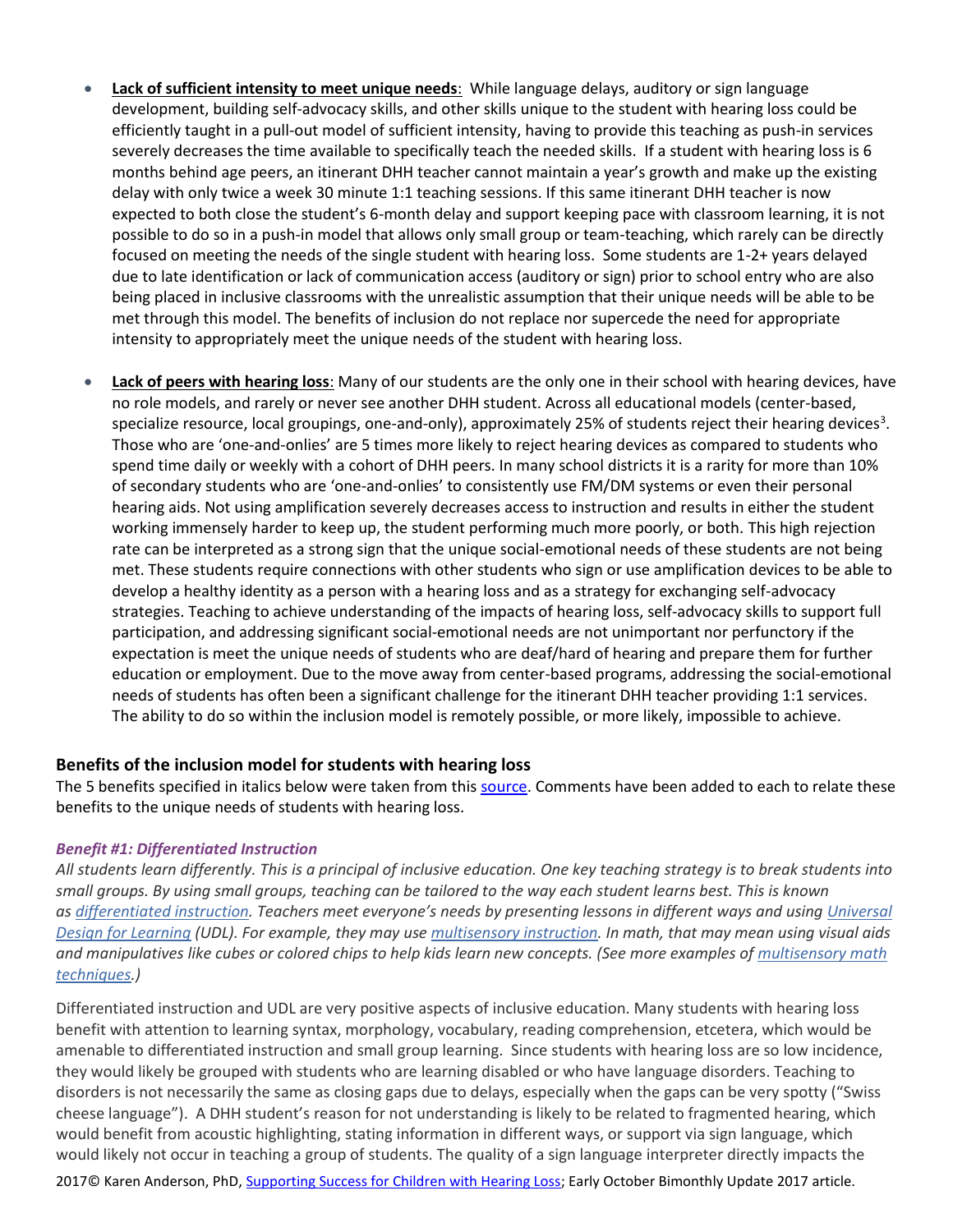level of comprehension of the student who is DHH and a visual or visual plus auditory communicator. Many school districts do not hire fully qualified sign language interpreters which inadvertently undermines the outcomes of many students who are deaf [\(source\)](https://www.google.com/url?sa=t&rct=j&q=&esrc=s&source=web&cd=4&cad=rja&uact=8&ved=0ahUKEwip-t2rkKfUAhVlyoMKHZBwCEEQFgg4MAM&url=http%3A%2F%2Fwww.interpretereducation.org%2Fwp-content%2Fuploads%2F2014%2F02%2FFinal-K-12-Interpreter-Report-12-20.pdf&usg=AFQjCNEgtx4lmdjVbxiQljYjjgBOkvIIGQ). Teaching to the vocabulary development needs of students who are hard of hearing or deaf is not likely to be sufficient in a small group learning situation within the inclusive environment.

### *Benefit #2: Supportive Teaching Strategies*

In an inclusive classroom, teachers weave in specially designed instruction and support that can help students make *progress. Kids may be given opportunities to move around or [use fidgets.](https://www.understood.org/en/learning-attention-issues/child-learning-disabilities/add-adhd/6-types-of-fun-fidgets-for-kids-with-adhd) And teachers often put [positive behavioral](https://www.understood.org/en/learning-attention-issues/treatments-approaches/educational-strategies/pbis-how-schools-support-positive-behavior)  [interventions and supports](https://www.understood.org/en/learning-attention-issues/treatments-approaches/educational-strategies/pbis-how-schools-support-positive-behavior) (PBIS) in place. These strategies are helpful for all students—not only for students with learning and attention issues.*

Teaching strategies that support quieter classrooms during communication would be excellent for the student with hearing loss. The fact that inclusive classrooms tends to group students to work together more often than traditional classrooms will result in an overall noisier environment. While some supportive teaching strategies may indeed be good for the student with hearing loss, it can be assumed that some will be detrimental as well. Per Title II of the American's with Disabilities Act, the consistent use of necessary accommodations must always be kept in mind [\(source\)](http://successforkidswithhearingloss.com/for-professionals/access-via-the-americans-with-disabilities-act/). Teacher accommodations during lecture are often consistently implemented. As about 1/3 of the school day is devoted to group learning activities [\(source\)](https://www.google.com/url?sa=t&rct=j&q=&esrc=s&source=web&cd=1&cad=rja&uact=8&ved=0ahUKEwiZoMKC6cDWAhUN4WMKHav-AzMQFggmMAA&url=https%3A%2F%2Fwww.phonakpro.com%2Fcontent%2Fdam%2Fphonakpro%2Fgc_hq%2Fen%2Fresources%2Fevidence%2Ffield_studies%2Fdocuments%2Ffsn_teens_and_technology.pdf&usg=AFQjCNEIeJLsEqd4OoXdJOaDsqubij6iFA), use of accommodations to reduce noise can be very problematic to consistently implement. Although there have been some technological advances, it continues to be difficult to achieve consistent and effective use of the FM/DM system in small group discussions due to the communication dynamics of active discussion.

#### *Benefit #3: Reduced Stigma*

*Inclusive classrooms are filled with diverse learners. That lets kids talk about how everyone learns in their own way. They may find that they have more in common with other kids than they thought. This can go a long way in reducing stigma for kids with learning and attention issues. It can also help kids [build and maintain friendships.](https://www.understood.org/en/friends-feelings/common-challenges/making-keeping-friends/at-a-glance-4-skills-for-making-friends)*

Diversity in the classroom is a plus for any student with 'differences.' Students will naturally come to see themselves as belonging to one or more groups within the classroom setting. Most classrooms will have students who have LD, ESOL, attention issues, etc. Since it is unlikely that there is another student with hearing loss in class, the result is that these students will emotionally and/or intellectually strive to join a group where they find acceptance. Therefore, the urge to reject hearing aids and 'become LD' or 'become one of the kids who don't comply' may be even stronger in an inclusive setting than in more traditional educational models. Due to the hearing loss, the social communication issues (especially in noise) will continue to set them apart, even among their 'chosen' groups, which will continue to be a basis for teasing or bullying. Without the opportunity to leave the class to meet with someone knowledgeable in DHH who can help them work through identity and emotional issues related to hearing loss, the student who is deaf or hard of hearing may feel even more isolated and unsuccessful socially in an inclusive class than they would in a pull-out model of support.

#### *Benefit #4: Effective Use of Resources*

In more traditional special education settings, many kids are "pulled out" for *related services*, like speech therapy or for *other specialized instruction. An inclusion class often brings speech therapists, [reading specialists](https://www.understood.org/en/learning-attention-issues/treatments-approaches/working-with-clinicians/reading-specialists-what-you-need-to-know) and other service providers into the classroom. These professionals can provide information and suggestions to help all students.*

Increased focus on basic communication skills, vocabulary, syntax, morphology, improving comprehension – all are issues where inclusive settings would be of benefit. The itinerant DHH teacher going in to the mainstream may be able to work with a small group that includes the student with hearing loss on these issues. It is unlikely that the itinerant DHH teacher will be able to address the needs that are truly unique to students with hearing loss. DHH teachers are increasingly challenged by school administration with "What do you that is different than the SLP or LD teacher?" In the inclusive model in general, strategies specific to teach reading to DHH are not appropriate to use in a group, or selfadvocacy skills that feature focusing on *what* was heard so the student can appropriately request clarification of information missed, or other needs unique to students with hearing loss are NOT appropriate to teach to a group of students who all do not have hearing loss. If the only skills that are applicable to teach in inclusive settings are the communication and academic supports that can also be provided by SLPs and LD teachers, then the value of having a highly trained teacher specifically for students with hearing loss is likely to be dismissed as unnecessary. With this in

2017© Karen Anderson, PhD, [Supporting Success for Children with Hearing Loss;](https://successforkidswithhearingloss.com/) Early October Bimonthly Update 2017 article.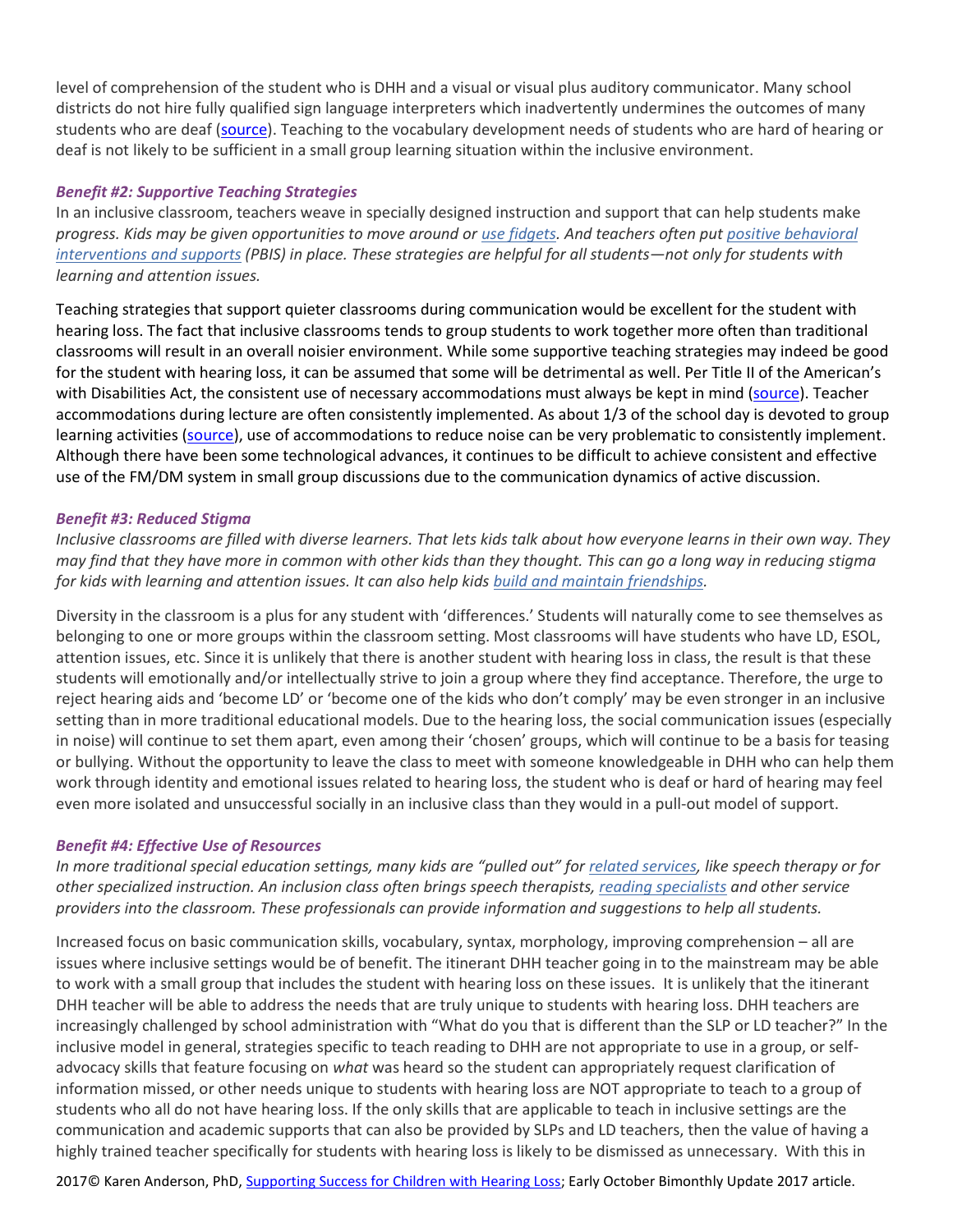mind, it is projected that the greater the implementation of fully inclusive settings, the less valued and effective will be the teacher of the deaf/hard of hearing AND the students' unique needs specific to hearing loss will go unmet, with increasing numbers of students performing more poorly academically, socially, emotionally, and/or behaviorally over time. Inclusion is beneficial to students with hearing loss, but only to the degree that the student is able to learn effectively and the appropriate level of support is provided.

# *Benefit #5: High Expectations for All*

*[Individualized Education Program](javascript:void(0);) (IEP) goals should be based on the academic standards for your state. Those standards lay out what all students are expected to learn in math, reading, science and other subjects by the end of the school year.*  Differentiated instruction and co-teaching in a general education classroom make it easier for students with *standards[based IEPs](https://www.understood.org/en/school-learning/special-services/ieps/faqs-about-standards-based-ieps) to be taught the same material as their classmates. In some schools, only certain classrooms are inclusion classes. In that case, schools may assign general education students randomly to inclusive or non-inclusive classes. Other schools may choose students who benefit from the emphasis on meeting the needs of all learners at all ability levels.*

Common core standards based IEPs strongly support development of skills that result in full participation in the classroom, and therefore have a positive influence on the education of students with hearing loss. Unlike students with hearing however, the unique needs that must be met for students with hearing loss to become full participants in the classroom are beyond that of their classmates, and distinctly different than other special education populations. Achieving goals to address the unique performance needs secondary to hearing loss largely requires pull-out services into environments supportive for learning these listening, social, and self-advocacy goal areas.

#### **Summary**

The inclusion model of special education has been adopted by many school districts throughout the US. The positives of having a diverse learning community, implementing differentiated learning, varied teaching strategies, and universal design for learning principles are all beneficial aspects of the inclusion model. Many students - both regular education and special education students - thrive in inclusion classrooms. The participation of all children is a purpose of inclusive practice and classroom activities. However, it cannot be assumed that social communication and interaction between children who are D/HH and hearing peers will occur naturally. It is essential that opportunities for all children to interact with each other must be appropriately designed, supported, and developed in inclusive educational practice. Specialized services, by law, are tailored to meet the student's individual needs. In the case of DHH-only students, an appropriate inclusion/support network is needed to provide the support(s) for them to be able to make progress commensurate with their cognitive peers. Meeting all the unique needs of students with hearing loss within the inclusive classroom environment is at best unrealistic, if not highly unlikely. The student with hearing loss does not know what he does not hear because he did not hear it. Specific teaching needs to occur if the student is to be able to successfully identify and request appropriate support when faced with road blocks. If the statement "He hears just fine" continues to be made by school staff, we can assume that the unique access and learning needs of students with hearing loss are not being adequately or appropriately met within the inclusion environment.

As a continuum of services and supports are required by IDEA to allow individual needs to be met, the fully inclusive model cannot be put forth as the only model of special education support provided by a school district. Gone are the days when most student with hearing loss were educated primarily in a center-based DHH-specific program. Despite the move away from this intensive model, students with hearing loss do continue to require some pull-out services by persons specialized in the unique educational needs of students who are deaf and hard of hearing so that they can learn necessary skills to allow them equal access to, and the ability to fully participate in, the general education setting. Hearing loss is not a learning disorder. Hearing loss is a communication access issue that is predictive of listening, interaction, and learning challenges. The inclusion environment is GOOD for students with hearing loss, as long as they are receiving the specialized support they require to keep pace in the classroom AND their access and learning needs are fully supported during ALL classroom activities.

Karen L. Anderson, PhD, Director, Supporting Success for Children with Hearing Loss, Early October Bimonthly Update, 2017[. http://successforkidswithhearingloss.com](http://successforkidswithhearingloss.com/) This information is not intended as legal advice.